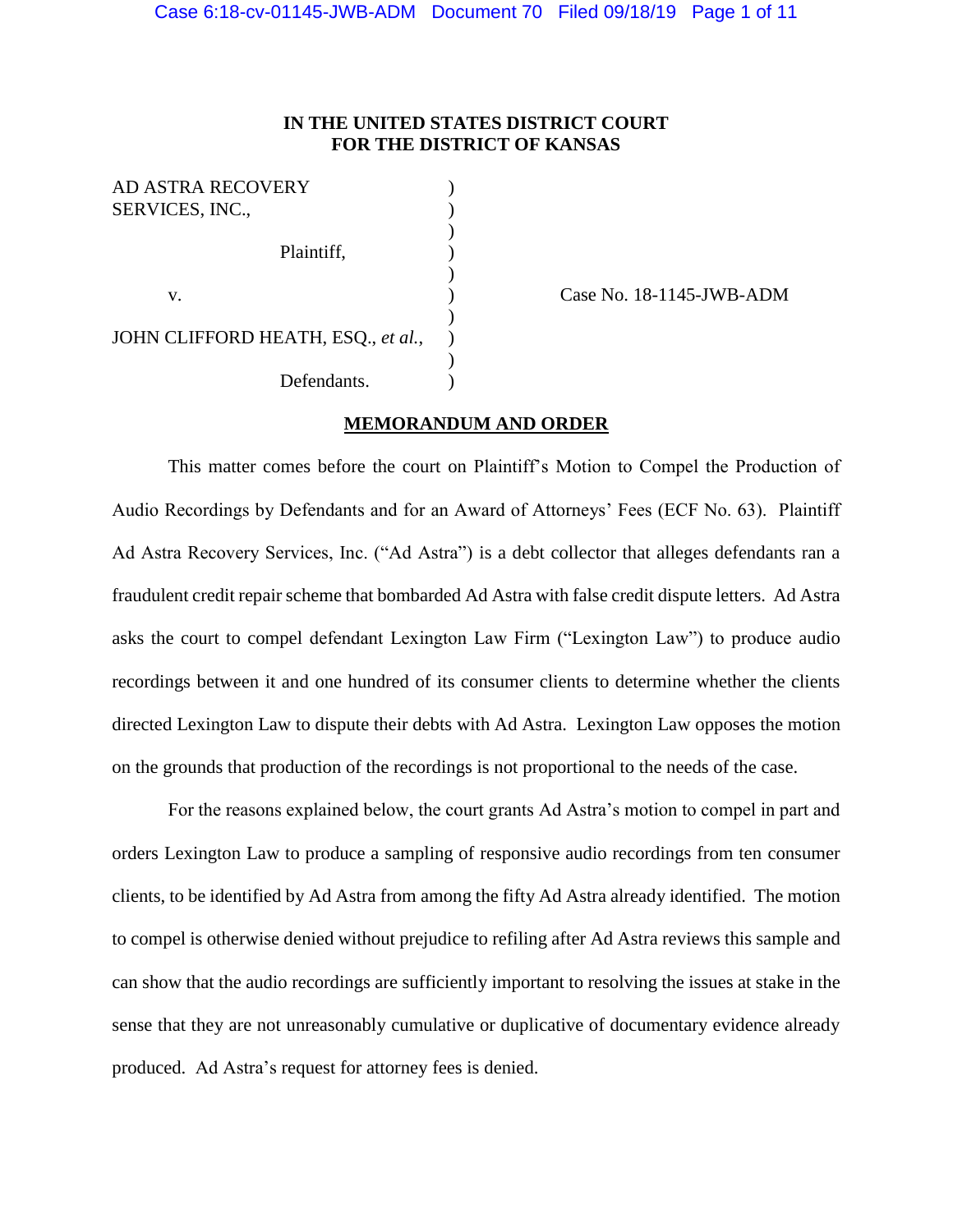# **I. BACKGROUND**

Ad Astra is a debt collector and credit agency that alleges the "defendants engaged in a fraudulent credit-repair scheme designed to bombard debt collectors with false credit dispute letters with the intention of deceiving debt collectors . . . and frustrating their efforts to collect legitimate debts." (Compl. ¶ 3 (ECF No. 1).) Ad Astra asserts mail fraud, wire fraud, and conspiracy claims under the Racketeer Influenced and Corrupt Organizations Act ("RICO"), 18 U.S.C. §§1962(c) and (d). Ad Astra also asserts Kansas common law claims for fraud and tortious interference with existing contractual relationships. The defendants are John C. Heath, Attorney at Law, PLLC, doing business as Lexington Law Firm; Lexington Consumer Advocacy, LLC; John Clifford Heath, Kevin Jones, Adam C. Fullman; and Progrexion Teleservices, Inc. and Progrexion Holdings, Inc. The individual defendants are attorneys with Lexington Law. The Progrexion defendants are the law firm's printer and mass mailer.

This discovery dispute involves Request for Production ("RFP") No. 89, which seeks "[c]all recordings between Lexington Law Firm and consumers that hired Lexington Law Firm to address debts Ad Astra was attempting to collect." (ECF No. 34-2, at 30.) Lexington Law responded by asserting multiple objections, including that "the burden of responding was not proportional to the issues in the present action" and because the RFP calls for production of attorney-client privileged information. (*Id.*) On February 28, 2019, Ad Astra filed a motion to compel (ECF No. 33) concerning this and other discovery requests. In response to the motion, Lexington Law largely relied on attorney-client privilege objections. (ECF No. 38, at 10-11.) On April 4, 2019, the undersigned conducted an in-person discovery conference with the parties, during which the court ruled from the bench on most of Ad Astra's motion. (ECF No. 42.) The court took under advisement the motion to compel concerning Lexington Law's attorney-client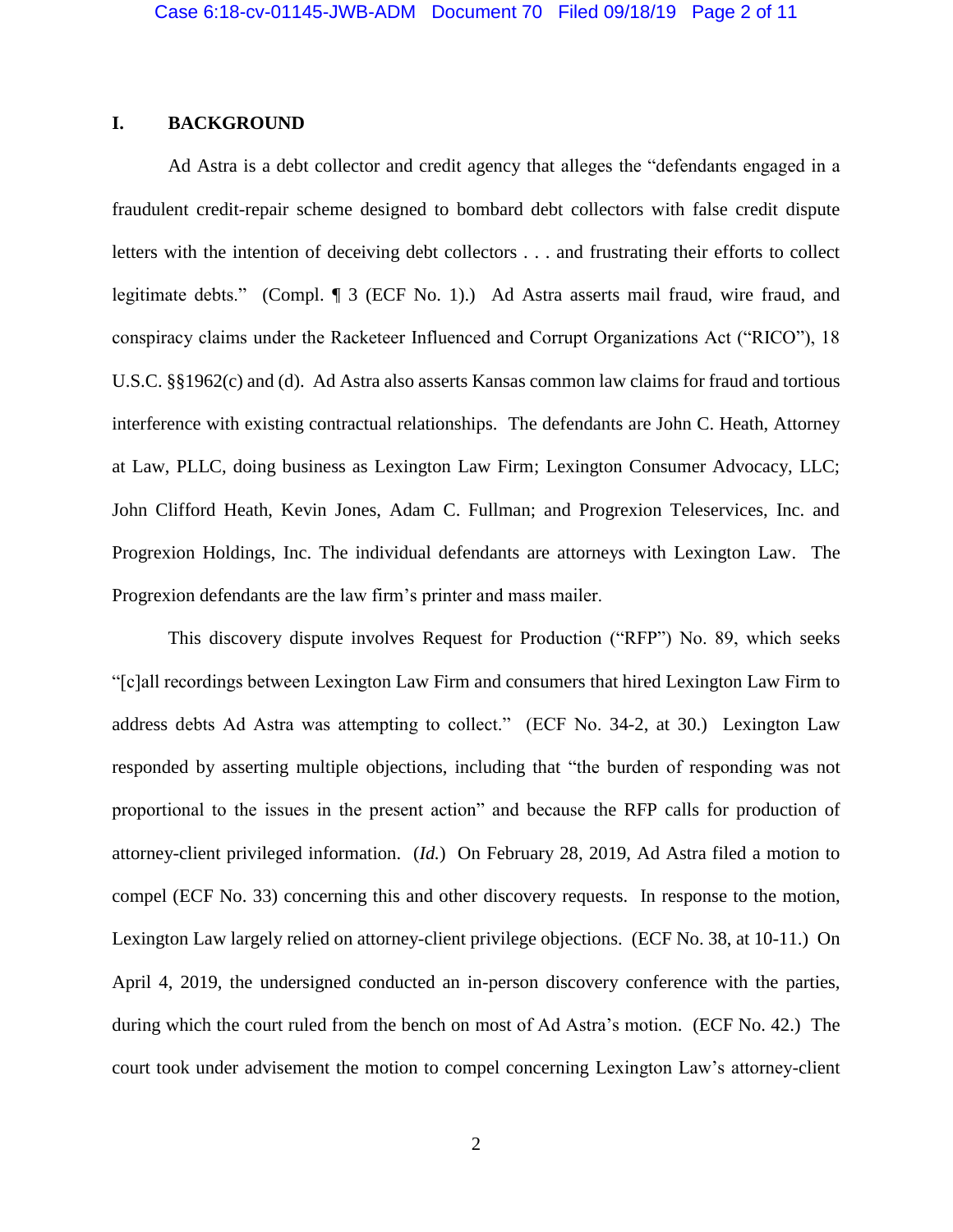### Case 6:18-cv-01145-JWB-ADM Document 70 Filed 09/18/19 Page 3 of 11

privilege objection to RFP Nos. 88 and 89, which both seek communications between Lexington Law and its consumer clients. The court subsequently granted the motion to compel as to the RFPs, finding that Lexington Law had not established the communications were privileged based on the record at that time. (ECF No. 44, at 8.) The court recognized the possibility that some of the communications sought by the RFPs may involve an attorney acting in the capacity as a legal advisor to a client, and therefore the court allowed Lexington Law to temporarily withhold privileged communications by including them on a privilege log. (ECF No. 44, at 8.) Pursuant to the court's orders at the April 4 discovery conference, Lexington Law served amended responses and objections to the RFPs on May 3, 2019. In response to RFP No. 89, Lexington Law continued to assert multiple objections, including the same proportionality objection—that the burden of responding was not proportional to the issues of the present action. (ECF No. 64, at 2.)

Since the April 4 hearing, the court has continued to conduct discovery conferences to try to quickly resolve disputes to aid the parties in completing discovery timely and efficiently. On May 31, the court conducted a discovery conference and further modified the scope of RFP No. 89. (ECF No. 54, at 2.) At that time, Lexington Law informed the court that complying with RFP Nos. 88 and 89 would require producing communications involving more than 14,000 clients. Both sides agreed that a production of this magnitude would be inefficient, so the "parties agreed that Lexington Law could produce responsive documents from 100 clients, with Ad Astra selecting the clients." (*Id.*) At subsequent discovery conferences in July, Lexington Law informed the court that production of the recorded calls was taking longer than anticipated because Lexington Law was required to review each call to determine whether it contained attorney-client privileged communications. When Ad Astra stated that it still wanted the recordings produced, the court granted Ad Astra leave to file this motion to compel. (ECF No. 61.)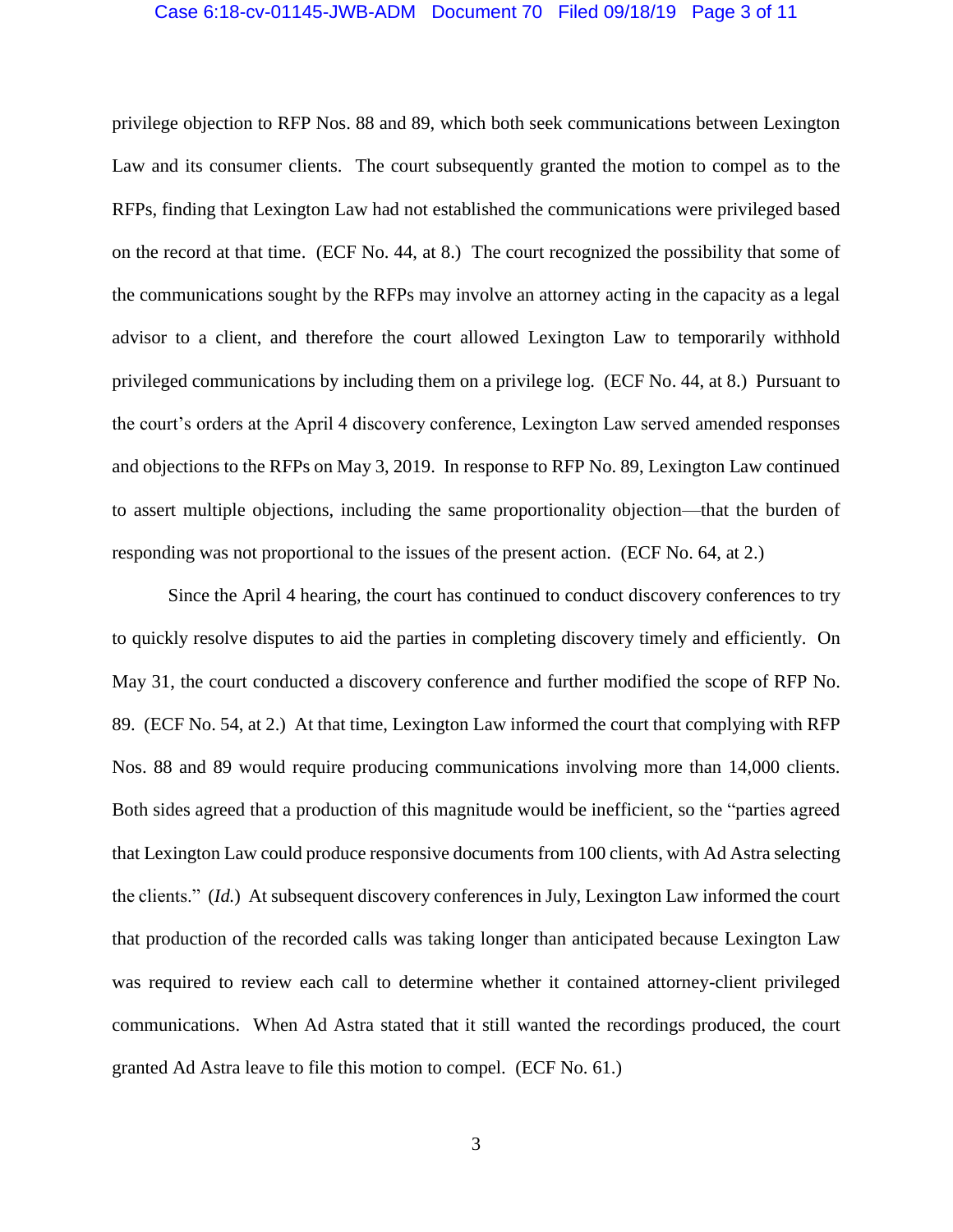# **II. LEGAL STANDARD**

"Parties may obtain discovery regarding any nonprivileged matter that is relevant to any party's claim or defense and proportional to the needs of the case." FED. R. CIV. P. 26(b)(1). In other words, considerations of both relevance and proportionality now expressly govern the scope of discovery. FED. R. CIV. P. 26(b)(1) advisory committee's note to the 2015 amendment. Relevance is still "construed broadly to encompass any matter that bears on, or that reasonably could lead to other matter that could bear on, any issue that is or may be in the case." *Oppenheimer Fund, Inc. v. Sanders*, 437 U.S. 340, 351 (1978); *see Rowan v. Sunflower Elec. Power Corp.*, No. 15-9227, 2016 WL 3745680, at \*2 (D. Kan. July 13, 2016) (applying *Oppenheimer* after the 2015 amendment); *see also Kennicott v. Sandia Corp.*, 327 F.R.D. 454, 469 (D.N.M. 2018) (analyzing the 2015 amendment and concluding that it did not change discovery's scope but clarified it, and therefore *Oppenheimer* still applies).

On a motion to compel, the party seeking discovery bears the initial burden to establish relevance, but it does not bear the burden to address all proportionality considerations. *See Landry v. Swire Oilfield Servs.*, L.L.C., 323 F.R.D. 360 (D.N.M. 2018) (discussing the effect of the 2015 amendment on the party seeking discovery); *Gen. Elec. Capital Corp. v. Lear Corp.*, 215 F.R.D. 637, 640 (D. Kan. 2003) (stating the moving party bears the initial burden to demonstrate relevance); *Hofer v. Mack Trucks, Inc.*, 981 F.2d 377, 380 (8th Cir. 1992) ("Some threshold showing of relevance must be made before parties are required to open wide the doors of discovery and to produce a variety of information which does not reasonably bear upon the issues in the case."); FED. R. CIV. P. 26(b)(1) advisory committee's note to the 2015 amendment (noting that the amendment "does not place on the party seeking discovery the burden of addressing all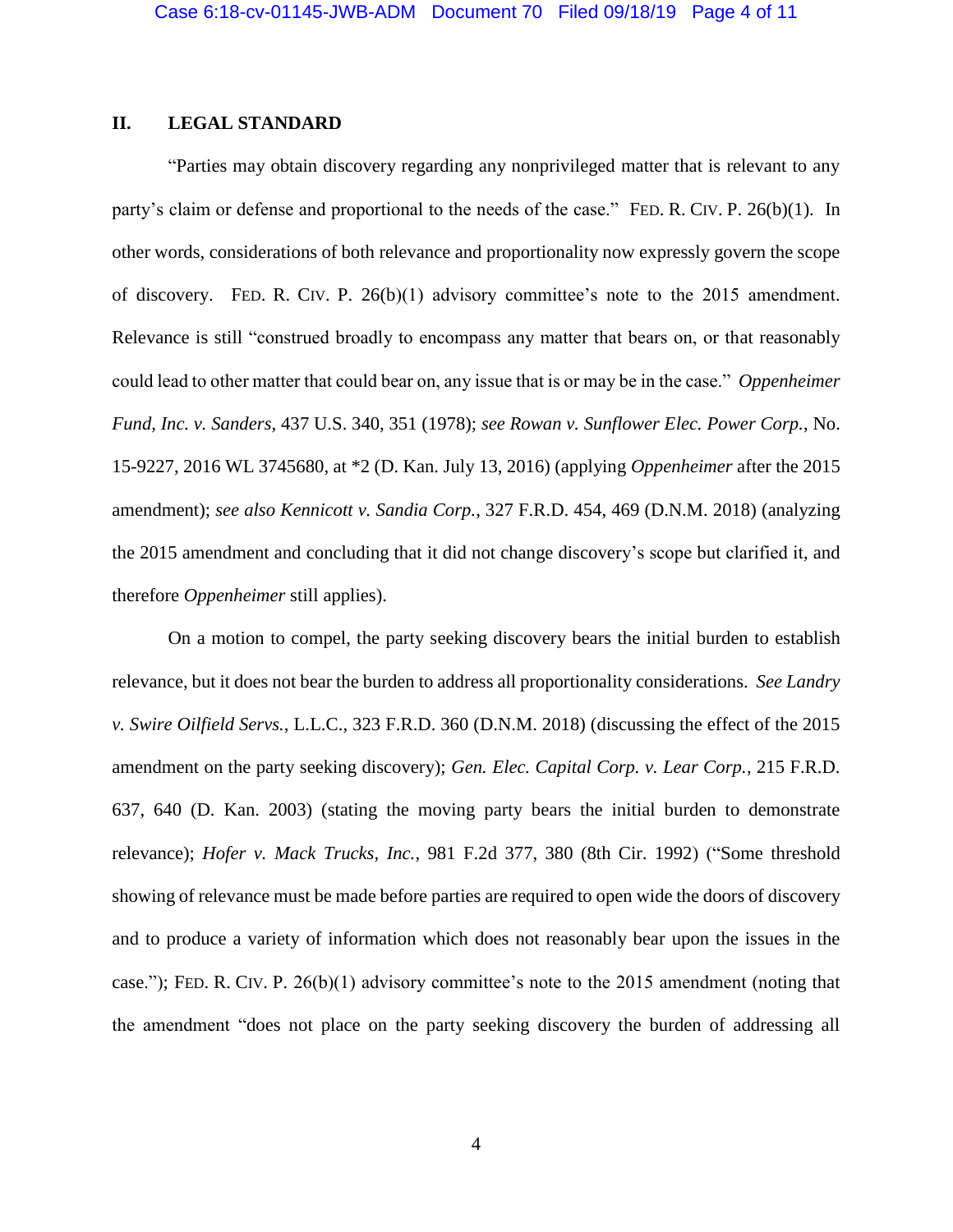#### Case 6:18-cv-01145-JWB-ADM Document 70 Filed 09/18/19 Page 5 of 11

proportionality considerations" and that "the parties' responsibilities [on a discovery motion] would remain the same as they have been").

Relevance is often apparent on the face of the request. *See Johnson v. Kraft Foods N. Am., Inc.*, 238 F.R.D. 648, 652–53 (D. Kan. 2006). When the discovery sought appears relevant on its face, or the discovering party has established relevance, the party resisting discovery bears the burden to support its objections. *See Ehrlich v. Union Pac. R.R. Co.*, 302 F.R.D. 620, 624 (D. Kan. 2014) (holding the party resisting discovery bears the burden to show why a discovery request is improper); *Martin K. Eby Const. Co. v. OneBeacon Ins. Co.*, No. 08-1250-MLB-KGG, 2012 WL 1080801, at \*3 (D. Kan. Mar. 29, 2012) ("Once this *low* burden of relevance is established, the legal burden regarding the defense of a motion to compel resides with the party opposing the discovery request." (emphasis supplied)). The party resisting discovery does not carry this burden by asserting "conclusory or boilerplate objections that discovery requests are irrelevant, immaterial, unduly burdensome, or overly broad." *Sonnino v. Univ. of Kan. Hosp. Auth*., 221 F.R.D. 661, 670 (D. Kan. 2004). Rather, an objecting party "must specifically show in its response to the motion to compel, despite the broad and liberal construction afforded by the federal discovery rules, how each request for production or interrogatory is objectionable." *Id.* at 670-71.

## **III. ANALYSIS**

The court previously found that RFP No. 89 seeks information relevant to Ad Astra's allegation that Lexington Law disputed clients' debts without obtaining the clients' consent to do so. (ECF No. 44, at 2.) Although the court granted Ad Astra's motion to compel as to RFP No. 89, it did so with the caveat that Lexington Law could temporarily withhold responsive material that it contended was attorney-client privileged and include this information on a privilege log. During the process of complying with the court's order, Lexington Law became aware of how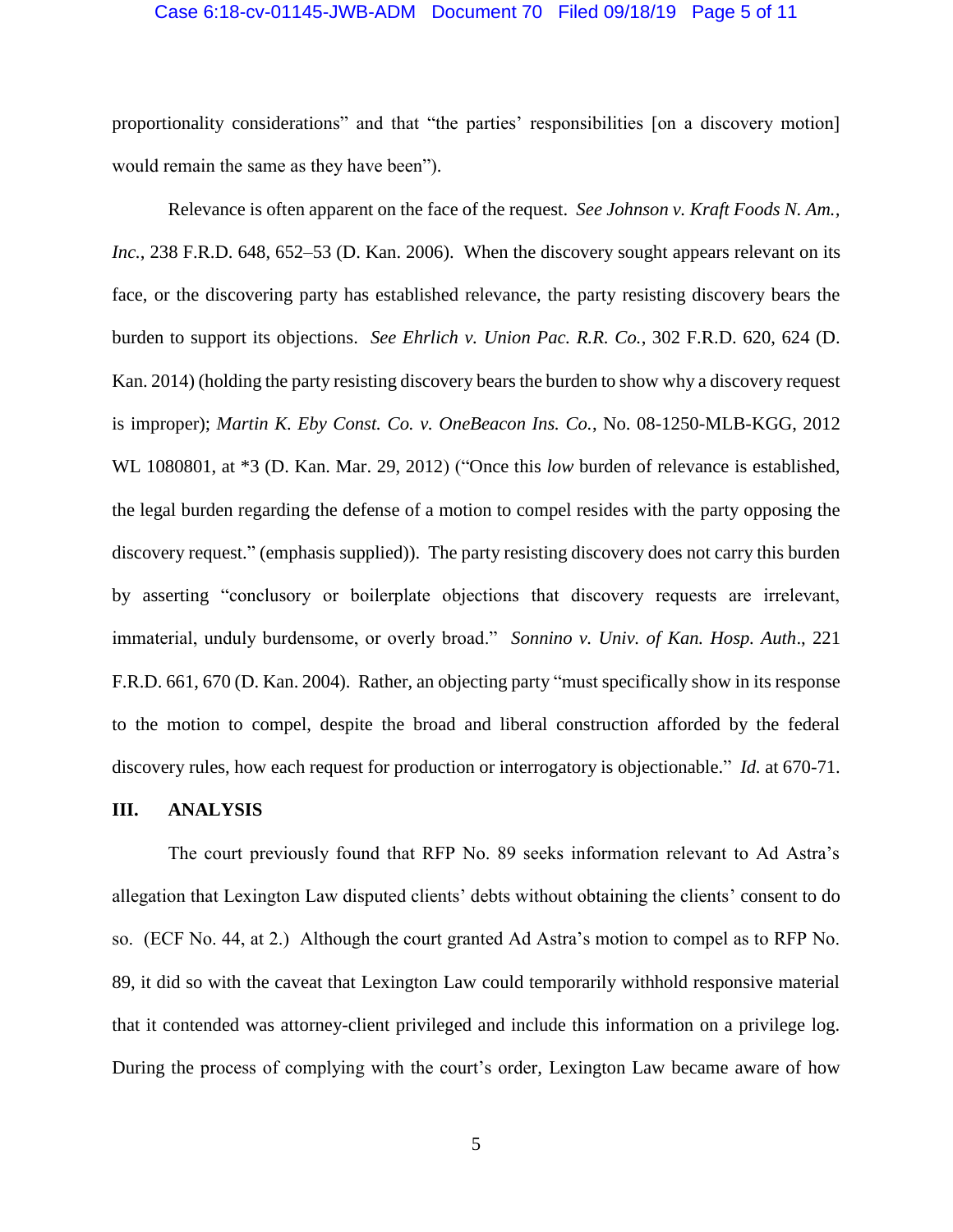## Case 6:18-cv-01145-JWB-ADM Document 70 Filed 09/18/19 Page 6 of 11

time consuming it would be to download the recorded conversations with its consumer clients and then review the recordings to screen for responsiveness and privileged communications. In response to the present motion to compel, Lexington Law argues that the "benefit-burden analysis" does not favor production. Lexington Law contends that RFP No. 89 seeks information duplicative of other documents produced, and it argues that the burden of production on Lexington Law outweighs the benefit to Ad Astra. The court understands Lexington Law's argument to be one of proportionality—that the discovery sought is disproportional to the needs of the case, which the court addresses below. But, first, the court will consider Ad Astra's argument that Lexington Law's proportionality objection is untimely.

## **A. Timeliness of Proportionality Objection**

Ad Astra contends that Lexington Law has waived its proportionality objection to RFP No. 89 and that prior court orders have mooted this issue. Specifically, Ad Astra contends that at the April 4 hearing and in the court's subsequent April 19 order, the court overruled Lexington Law's objections to RFP No. 89 except for allowing Lexington Law to temporarily withhold communications that it contends are attorney-client privileged. As of September 4, Ad Astra notes that Lexington Law has still failed to produce any responsive recordings or to log these recordings on a privilege log. Ad Astra also points out that, at a subsequent discovery conference, RFP No. 89 was further limited to one hundred consumer clients.

But even though the court overruled Lexington Law's proportionality objection at the April 4 hearing, the court still has an independent obligation to sua sponte consider the issue of proportionality. Rule 26(b)(2)(C) requires that "[o]n motion or **on its own, the court must limit** the frequency or extent of discovery" if the court determines that "(i) the discovery sought is unreasonably cumulative or duplicative, or can be obtained from some other source that is more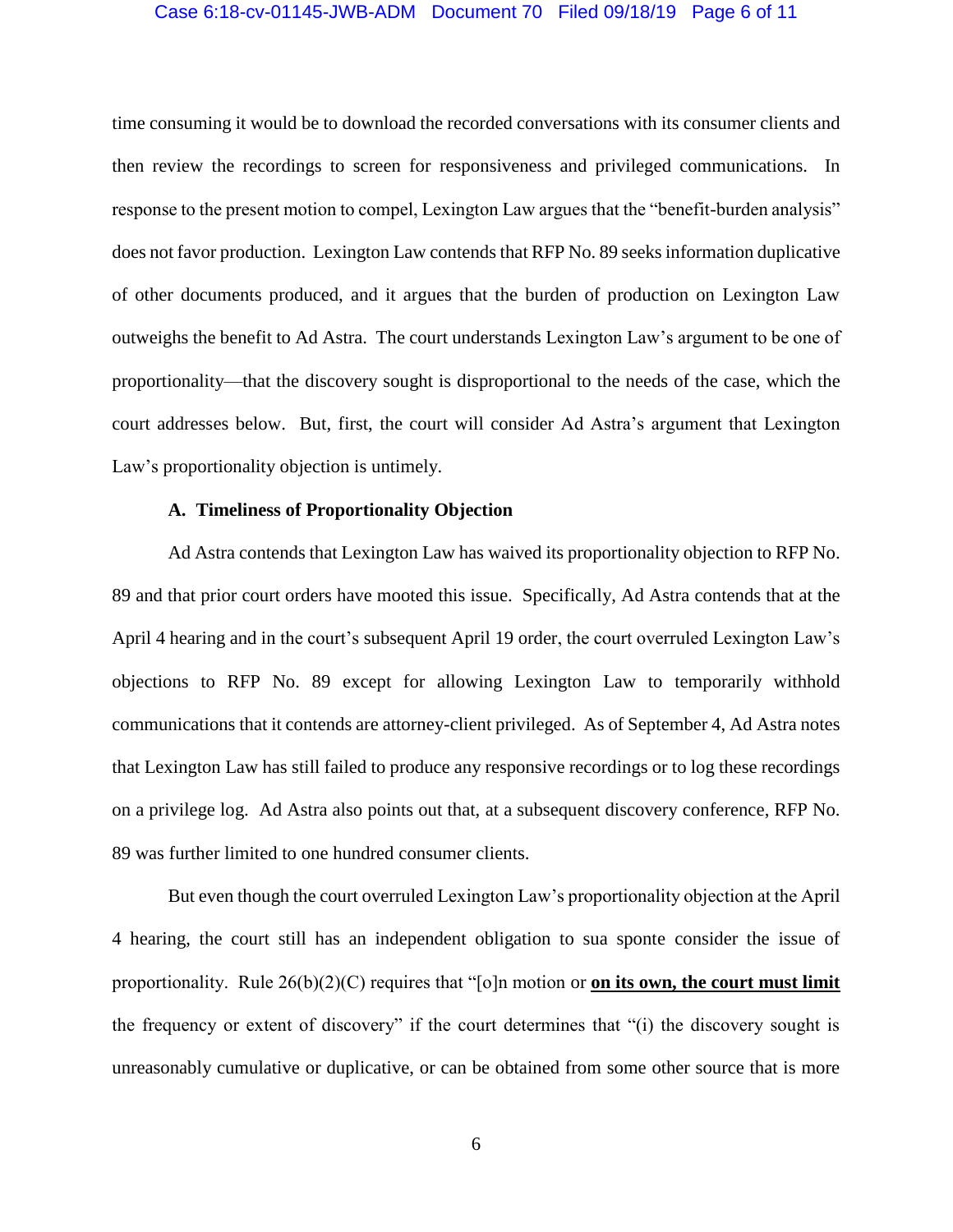### Case 6:18-cv-01145-JWB-ADM Document 70 Filed 09/18/19 Page 7 of 11

convenient, less burdensome, or less expensive; (ii) the party seeking discovery has had ample opportunity to obtain the information by discovery in the action; or (iii) the proposed discovery is outside the scope permitted by Rule  $26(b)(1)$ ." FED. R. CIV. P.  $26(b)(2)(C)$  (emphasis added). This rule incorporates the Rule 26(b)(1) proportionality standard, which the court should always consider in resolving discovery disputes. FED. R. CIV. P. 26 advisory committee's notes to the 2015 amendment (court has a "responsibility to consider the proportionality of all discovery and consider it in resolving discovery disputes"); *see, e.g.*, *Victor Stanley, Inc. v. Creative Pipe, Inc.*, 269 F.R.D. 497, 523 (D. Md. 2010) ("Fed. R. Civ. P. 26(b)(2)(C) cautions that all permissible discovery must be measured against the yardstick of proportionality.").

In addition, the court finds good cause to excuse Lexington Law's renewed proportionality objection, which Lexington Law has now articulated in a more targeted and meaningful fashion than it did at the April 4 hearing. *See White v. Graceland Coll. Ctr. for Prof'l Dev. & Lifelong Learning, Inc.*, 586 F. Supp. 2d 1250, 1256 (D. Kan. 2008) (stating that objections not timely asserted are deemed waived absent a showing of good cause). At the April 4 hearing on Ad Astra's motion to compel, the court observed that it was ruling on both broad discovery requests and broad objections "at a high level" and that as the parties worked together to fulfill their discovery obligations, they may encounter unforeseen issues necessitating additional rulings. This proved to be the case when Lexington Law informed the court and opposing counsel that fully responding to RFP Nos. 88 and 89 implicated more than 14,000 consumer clients' files. Even Ad Astra's counsel agreed that a production of this magnitude would be inefficient for Ad Astra to process and review. The same scenario is true of the present dispute, which arose during Lexington Law's attempt to comply with court orders compelling production but also allowing Lexington Law to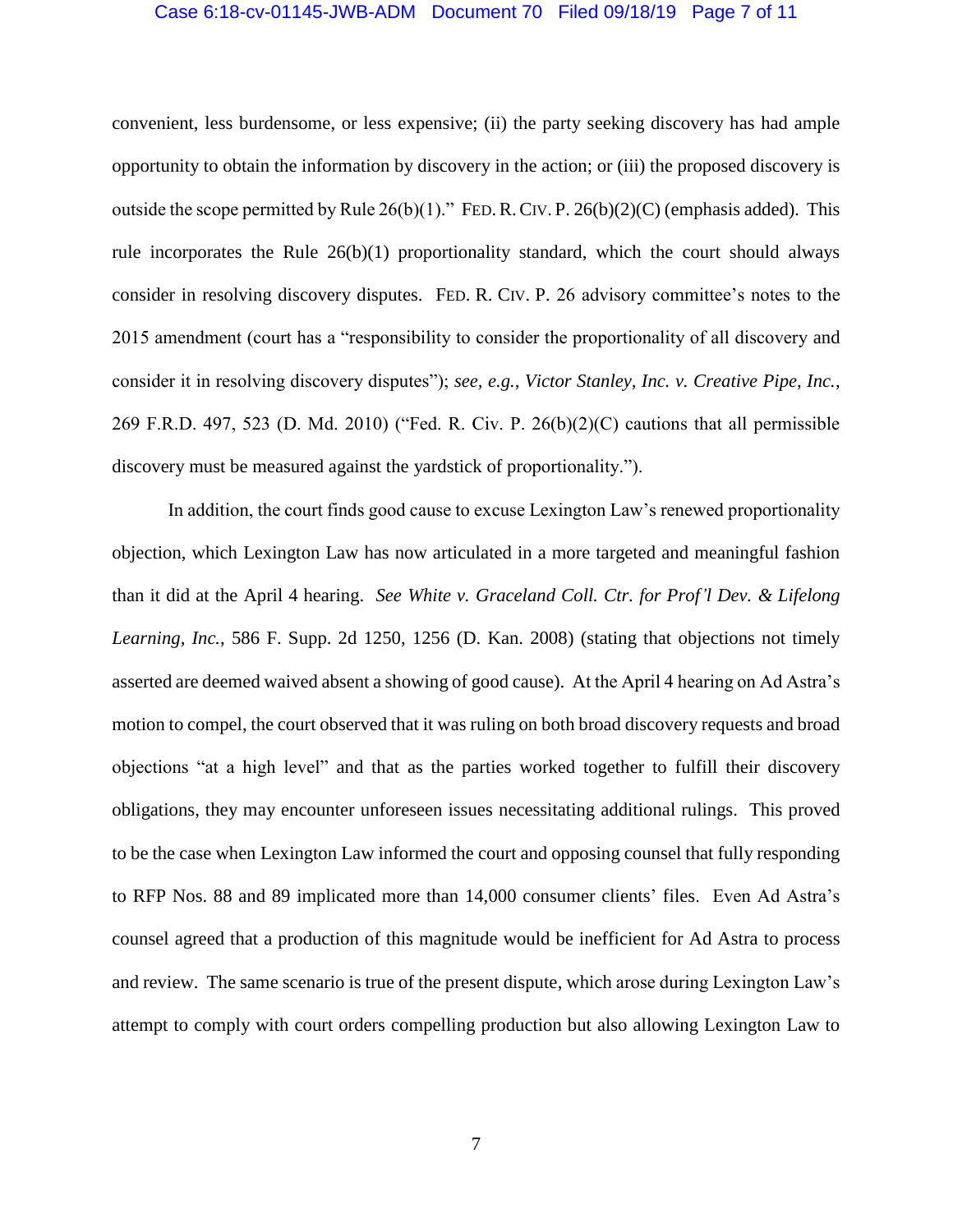### Case 6:18-cv-01145-JWB-ADM Document 70 Filed 09/18/19 Page 8 of 11

temporarily withhold privileged material. This triggered a need for Lexington Law to review all of the audio recordings to screen for privileged communications.

## **B. Proportionality**

When evaluating proportionality, the court considers "the importance of the issues at stake in the action, the amount in controversy, the parties' relative access to relevant information, the parties' resources, the importance of the discovery in resolving the issues, and whether the burden or expense of the proposed discovery outweighs its likely benefit." FED. R. CIV. P. 26(b)(1). The party resisting discovery on proportionality grounds still bears the burden to support its objections. FED. R. CIV. P. 26(b)(1) advisory committee's note to the 2015 amendment ("Restoring the proportionality calculation to Rule 26(b)(1) does not change the existing responsibilities of the court and the parties . . . ."); *Nat'l R.R. Passenger Corp. v. Cimarron Crossing Feeders, LLC*, No. 16-CV-1094-JTM-TJJ, 2017 WL 4770702, at \*4 (D. Kan. Oct. 19, 2017) ("The party resisting discovery bears the burden to support its objections based upon proportionality[.]"). The practical effect of the rule is that both parties must typically provide information pertinent to the proportionality analysis. *See In re Bard IVC Filters Prod. Liab. Litig.*, 317 F.R.D. 562, 565 (D. Ariz 2016); FED. R. CIV. P. 26(b)(1) advisory committee's note to the 2015 amendment ("The parties and the court have a collective responsibility to consider the proportionality of all discovery and consider it in resolving discovery disputes."). This is because

> [a] party claiming undue burden or expense ordinarily has far better information — perhaps the only information — with respect to that part of the determination. A party claiming that a request is important to resolve the issues should be able to explain the ways in which the underlying information bears on the issues as that party understands them. The court's responsibility, using all the information provided by the parties, is to consider these and all the other factors in reaching a case-specific determination of the appropriate scope of discovery.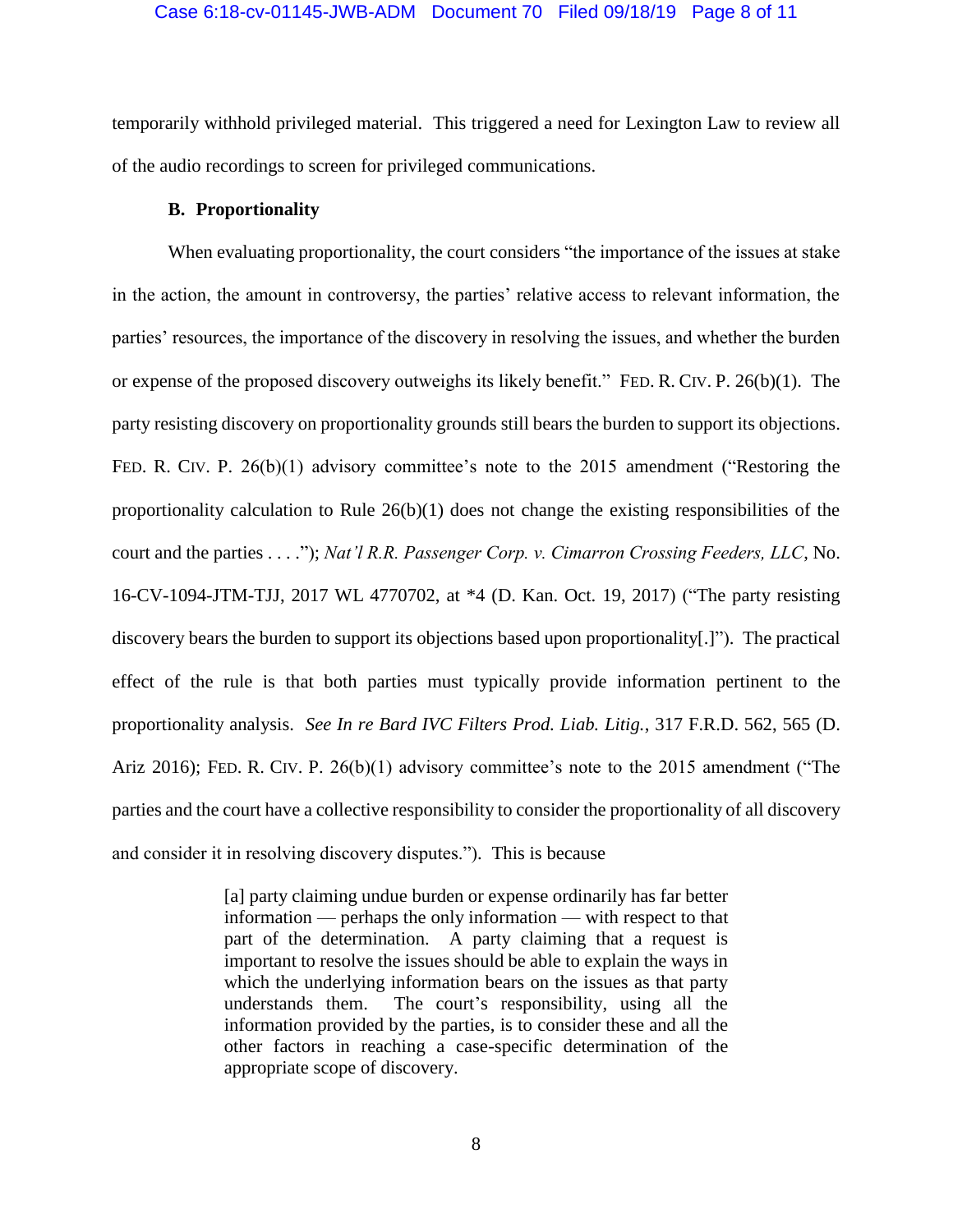### Case 6:18-cv-01145-JWB-ADM Document 70 Filed 09/18/19 Page 9 of 11

FED. R. CIV. P. 26(b)(1) advisory committee's note to the 2015 amendment. "No single factor is designed to outweigh the other factors in determining whether the discovery sought is proportional, and all proportionality determinations must be made on a case-by-case basis." *Oxbow Carbon & Minerals LLC v. Union Pac. R.R. Co*., 322 F.R.D. 1, 6 (D.D.C. 2017)

The recordings appear to be of some importance in resolving the issues. Indeed, the court already found that RFP No. 89 seeks relevant information. (ECF No. 44, at 2-3.) Ad Astra argues the subject audio recordings "are highly relevant to, *inter alia*, Plaintiff's allegation that Lexington Law disputed clients' debts without obtaining the clients' consent to do so." (ECF No. 66, at 1- 2.) The court credits Ad Astra's explanation of relevance and, once again, reiterates that Ad Astra is certainly entitled to some discovery of consumer clients' communications directing Lexington Law to dispute debts that Ad Astra was attempting to collect. That is precisely why the court already ordered Lexington Law to produce these documents, subject to any privilege claims to be included on a privilege log. (ECF No. 40, at 8.) And Lexington Law states that it has produced fifty consumer client files containing email communications by and among Lexington Law paralegals, with notes reflecting if and when Lexington Law sent letters to Ad Astra regarding consumer clients' debts. (ECF No. 65, at 3.) Lexington Law also states that it has produced engagement letters and other documents evidencing consumer clients' debts, services rendered to the consumer clients, and descriptions of the results Lexington Law obtained. (*Id.*)

The pivotal issue here is therefore not relevance, but proportionality. On the one hand, Lexington Law claims it has already provided enough information for Ad Astra to evaluate whether Lexington Law's consumer clients consented to Lexington Law disputing debts on their behalf. Furthermore, Lexington Law submitted a declaration from Stephanie Muir, the compliance manager for Defendant Progrexion (the entity that recorded the calls), which estimates the 200+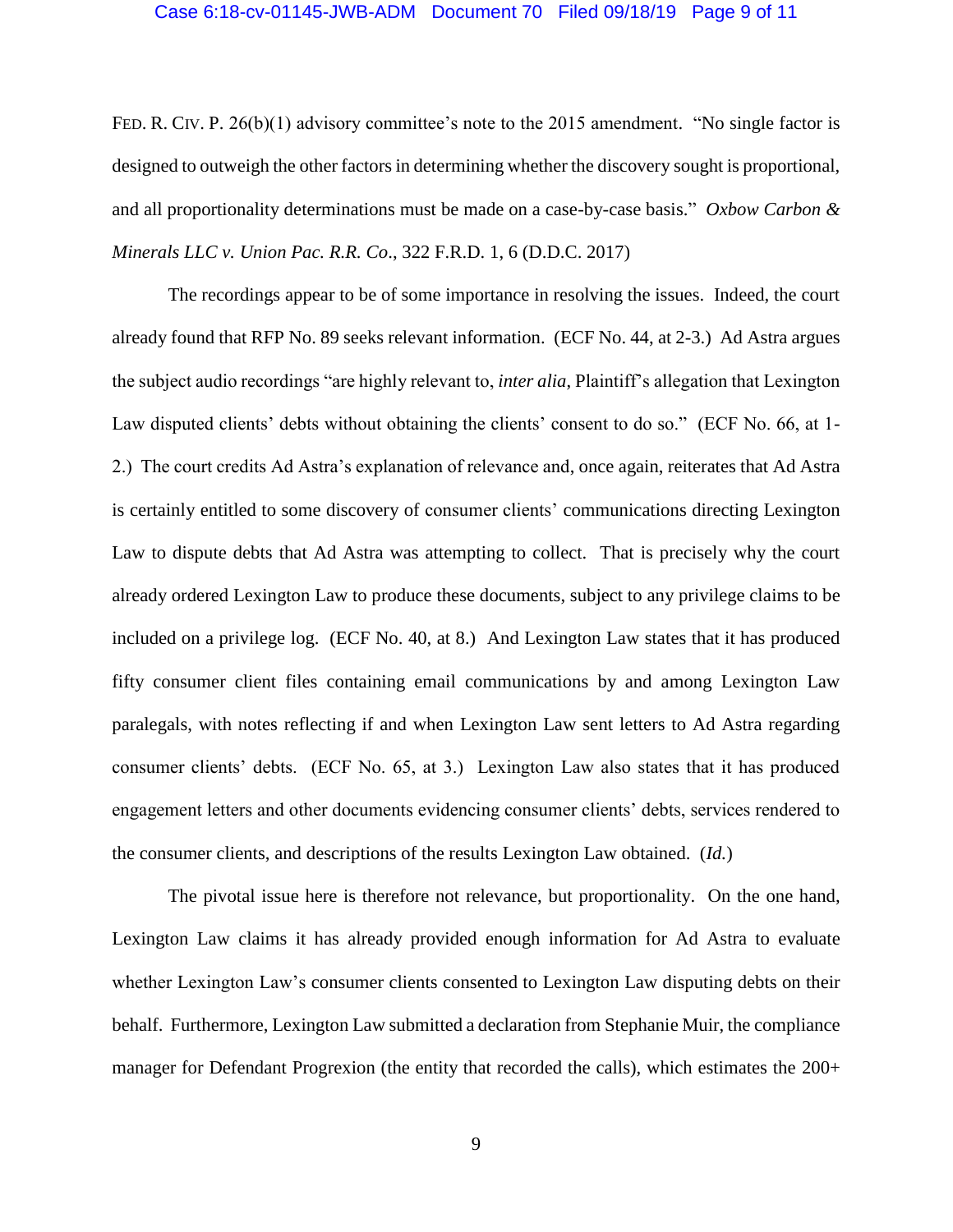### Case 6:18-cv-01145-JWB-ADM Document 70 Filed 09/18/19 Page 10 of 11

hours it would take to download, listen to, and edit the calls to exclude non-responsive information and attorney-client privileged communications. (ECF No. 65-1.) On the other hand, Ad Astra argues the material already produced is not complete because paralegal notes could be imprecise or inaccurate, and the audio recordings will contain the consumer clients' actual authority or instructions provided to Lexington Law. (ECF No. 64, at 2.) The court credits both parties' arguments. Ad Astra has already obtained much discovery going to the issue of whether Lexington Law's consumer clients directed Lexington Law to dispute certain debts, and the recordings likely involve relevant information that may or may not be encompassed in the discovery already produced.

Ultimately, resolution of the issue (at least at this point) hinges on the parties' relative access to potentially important information. Because it is unknown what information the recordings may provide above and beyond what Lexington Law has already produced, the court cannot determine how important the audio recordings are to resolving the issues in this case. Neither can the parties. The only way to gauge this is via a sampling of the audio recordings. Lexington Law has access to the subject audio recordings. Ad Astra does not. The court therefore grants in part Ad Astra's motion to compel to the extent that it will order Lexington Law to produce audio recordings for ten consumer clients of Ad Astra's choice (from among the fifty or more consumer clients that Ad Astra has already selected). The remainder of Ad Astra's motion is denied without prejudice to refiling upon a showing that the audio recordings are sufficiently important to resolving the issues at stake in the sense that they are not unreasonably cumulative or duplicative of documentary evidence already produced.

By **September 25, 2019**, Ad Astra shall notify Lexington Law of the names of the ten consumer clients it selects. Lexington Law shall produce responsive audio recordings on or before